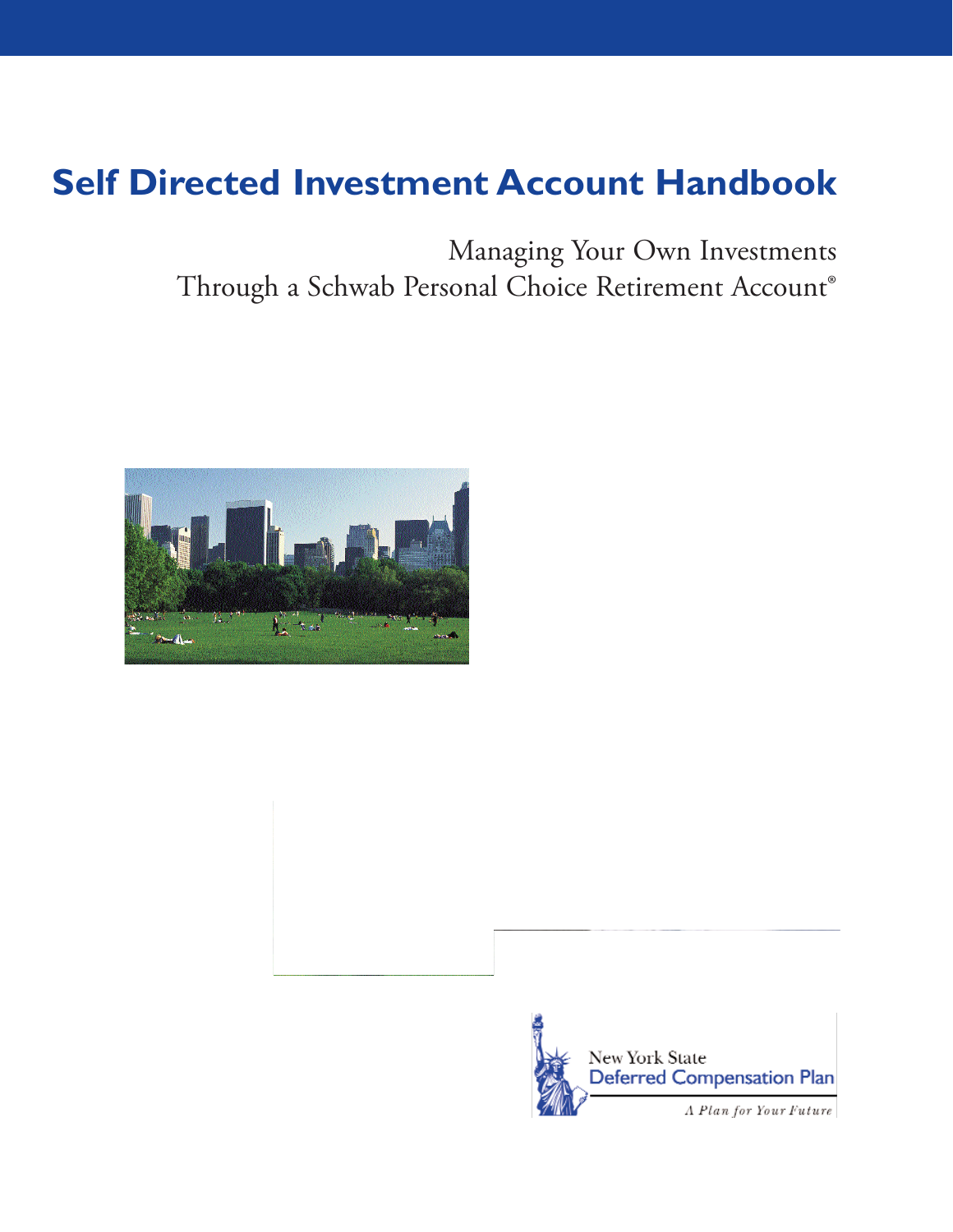# Plan Mission Statement

The New York State Deferred Compensation Plan is a voluntary retirement savings plan that provides quality investment options, investment educational programs and related services to help State and local public employees achieve their retirement savings goals.

Administrative Service Agency Mailing Address: New York State Deferred Compensation Plan Administrative Service Agency PO Box 182797 Columbus, OH 43218-2797

Phone:

Toll Free (800) 422-8463 Available 24 hours a day. Personalized assistance is available 8 a.m. to 11 p.m. Monday through Friday and 9 a.m. to 6 p.m. on Saturdays, except holidays.

TTY/TDD services are available toll-free (800) 514-2447 — 24 hours a day.

Web Site: <www.nysdcp.com>

New York State Deferred Compensation Board 1450 Western Ave Albany, NY 12203 (518) 473-6619

The NYSDCP does not discriminate on the basis of disability in the provision of service or employment. If you need this material interpreted in a different form or if you need assistance using it, contact us at (800) 422-8463.

Securities offered through Nationwide Investment Services Corporation, Member FINRA.

©2005, N.Y.S. Department of Economic Development— New York Photography Only

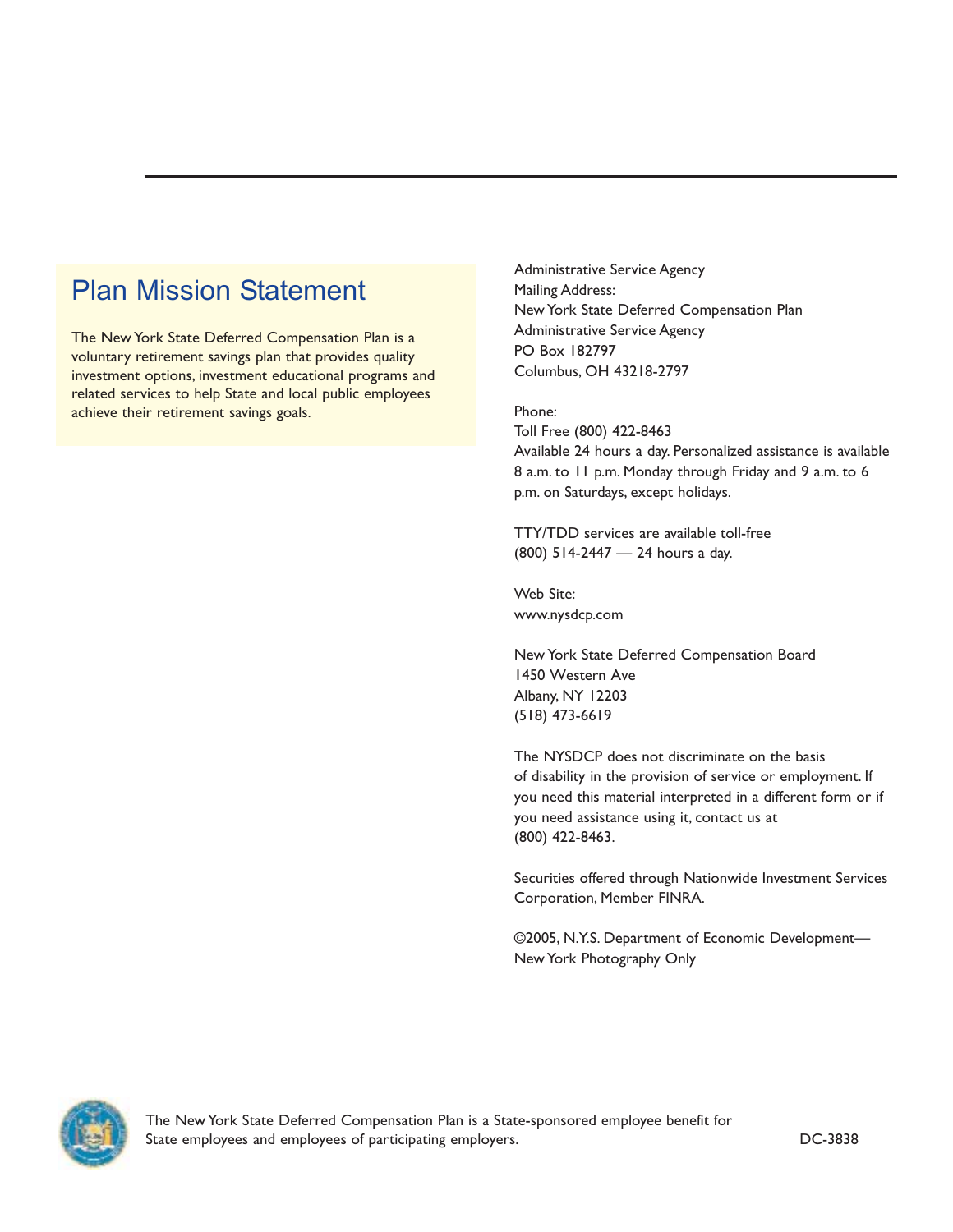

# *SELF DIRECTED INVESTMENT ACCOUNT*

# *OFFERED THROUGH SCHWAB PERSONAL CHOICE RETIREMENT ACCOUNT* **®** *(PCRA)*

# *INTRODUCTION*

 The New York State Deferred Compensation Plan (Plan) allows participants to invest a portion of their Plan account assets in mutual funds, other than those offered as core investment options under the Plan, and Exchange Traded Funds (ETFs). This service, known as the Self Directed Investment Account, is provided is a self-directed investment account. through the Charles Schwab and Co., Inc. (Schwab) Personal Choice Retirement Account® (PCRA), which

 The Self Directed Investment Account gives you the freedom and responsibility of selecting and managing investments from a much larger universe of mutual funds than is offered under the Plan.

This booklet will help you answer two important questions:

- 1. Is the Self Directed Investment Account right for me? Later in this booklet there is a series of questions and answers designed to assist you in weighing the factors that you should consider Investment Account. in order to make an informed decision about whether or not to participate in the Self Directed
- 2. How is the Self Directed Investment Account administered within the Plan?

You will learn:

- How to enroll in the Self Directed Investment Account
- How to transfer funds to and from the Self Directed Investment Account
- The investment options available through the Self Directed Investment Account
- • How the Plan and Schwab can help you with transactions through the Self Directed Investment Account

#### **WHAT IS THE SELF DIRECTED INVESTMENT ACCOUNT?**

 The Self Directed Investment Account is offered through the Schwab PCRA. PCRA provides you with access to over 3,200 mutual funds and ETFs. PCRA is made available through the Plan, as plan sponsor, and Schwab (member SIPC/NYSE), as the Self Directed Investment Account provider.

 <www.schwab.com>or you may contact Schwab's dedicated PCRA Call Center by calling 1-888-393-PCRA. The Plan allows you to direct investments to any of these options, with the exception of mutual funds offered as a core investment option under the Plan and tax-exempt mutual funds. A complete listing of the mutual fund options and ETFs available through the PCRA are available online at

 To be eligible to establish a PCRA, the Plan requires that you have a minimum balance of \$10,000 in the Plan's core investment options (Core Plan Account). Payroll deferrals must continue to be directed into one or more of the investment options within your Core Plan Account. Investments made through your PCRA can be made only after you transfer funds from your Core Plan Account into your PCRA. Your permitted to the extent that the balance of your Core Plan Account equals or exceeds the balance of your PCRA at the time of the requested transfer. For example, if your Core Plan Account balance equals \$20,000 and your PCRA balance equals \$15,000, you may transfer up to \$2,500 into your PCRA, leaving a initial transfer into your PCRA must be at least \$2,500. Subsequent transfers into your PCRA will be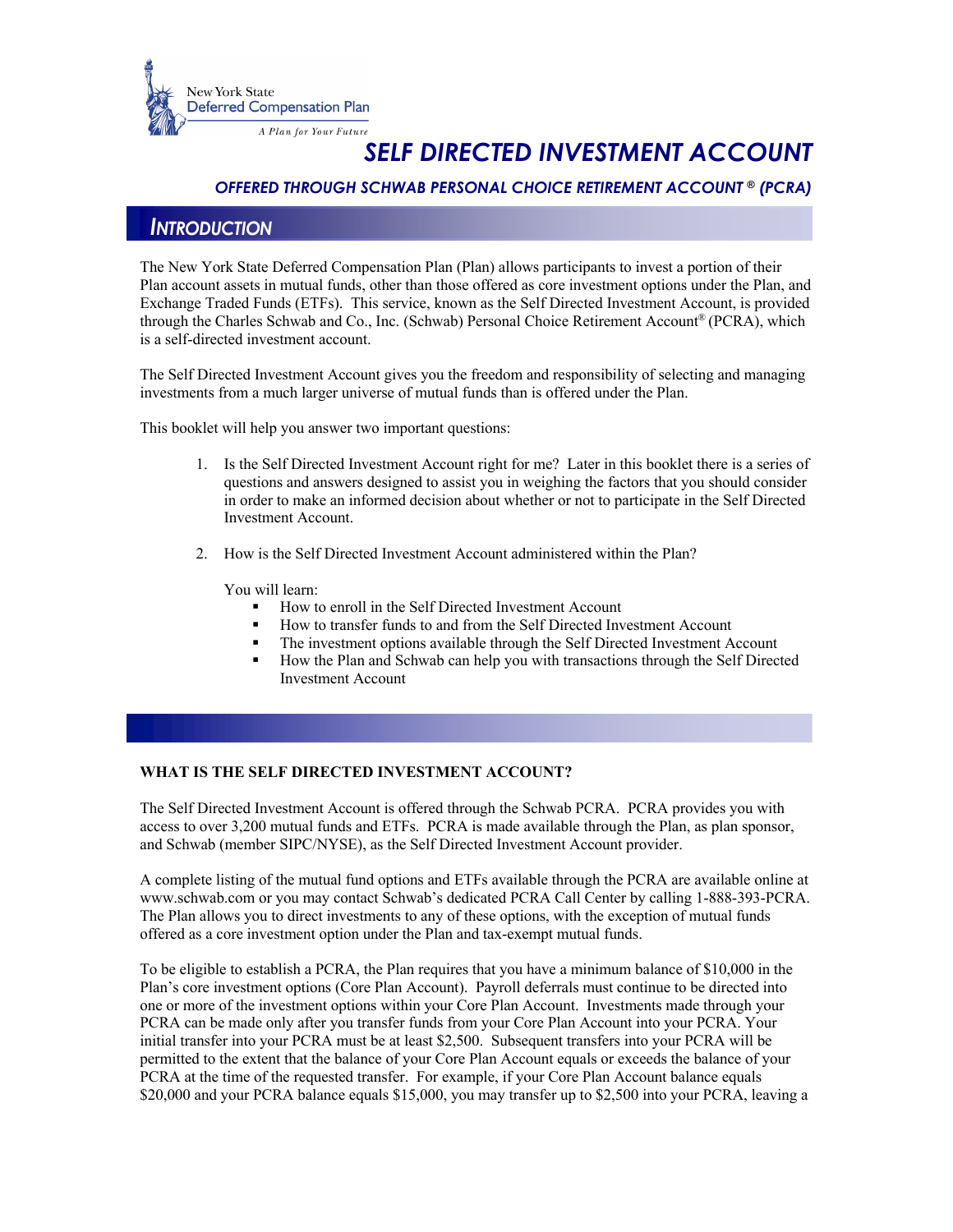\$17,500 balance in each account at the time of the transfer. Each subsequent transfer into your PCRA must be at least \$500.

#### **HOW IS THE PCRA DIFFERENT FROM THE PLAN'S CORE INVESTMENT OPTIONS?**

 The difference between the mutual funds offered as core investment options under the Plan and mutual funds offered through the PCRA is that the New York State Deferred Compensation Board (Board) reviews Options"). Periodic changes are made to the Plan's core investment options to ensure that participants are provided with a diverse selection of suitable long-term investment vehicles. While the Board will be monitoring the overall Self Directed Investment Account service being offered through Schwab, the Board will not be monitoring or reviewing the over 3,200 mutual funds or ETFs offered through the PCRA. the core investment options (detailed in the Plan brochure entitled, "A Guide to the Plan's Investment

 By establishing your PCRA, you will be managing your own investments. You will have the freedom and responsibility to plan your investment strategy, research the options, monitor fund performance, evaluate responsible for determining whether a particular investment option is a proper investment for you and your the progress of your investments, make adjustments, and initiate changes as needed. You are solely long-term retirement savings goals.

#### **HOW IS THE PCRA DIFFERENT FROM A TYPICAL BROKERAGE ACCOUNT?**

 The PCRA differs from a typical consumer brokerage account because it is funded only through transfers from your Core Plan Account. You cannot make direct deposits to your PCRA or take Plan withdrawals or receive Plan distributions from your PCRA. If you have any other accounts with Schwab (or another brokerage account provider), such as an Individual Retirement Account (IRA), you cannot transfer assets between your other accounts and your PCRA. Funds invested through your PCRA continue to be regulated by Section 457 of the Internal Revenue Code and the Plan, and all restrictions imposed on your Core Plan Account also apply to any funds transferred to your PCRA.

 Also, unlike typical consumer brokerage accounts, the Plan has limited the investment options available through your PCRA to mutual funds or ETFs only. Investments in individual stocks and bonds and the trading of options are not allowed.

#### **WHAT INVESTMENTS ARE AVAILABLE THROUGH THE PCRA?**

 Through your PCRA, you can invest in over 3,200 mutual funds and Exchange Traded Funds (ETFs). Over 1,100 of these options are available with no loads or transaction fees through Schwab's Mutual Fund OneSource® Service. A complete listing of the mutual fund options available through the PCRA is available online at <www.schwab.com>or you may contact Schwab's dedicated PCRA Call Center by calling 1-888-393-PCRA. The Plan allows you to direct investments in any of these options with the exception of mutual funds offered as a core investment option under the Plan and tax-exempt mutual funds.

#### **WHAT ARE THE COSTS ASSOCIATED WITH PCRA?**

#### Plan Fees

 All participants who establish a PCRA will be assessed a one-time \$15 set-up fee and a \$15 annual maintenance fee that will be deducted from the assets in your Core Plan Account immediately after your PCRA has been established. In the future, if your PCRA remains open, the \$15 annual maintenance fee will be deducted from your Core Plan Account each year on the anniversary date of the establishment of your PCRA. These fees are in addition to the semi-annual administrative and asset fee imposed by the Plan for standard Plan services.

 The Board may pass through additional fees for participation in the Self Directed Investment Account that may be deducted from your Core Plan Account in the future should there be additional costs associated with the administration of your PCRA.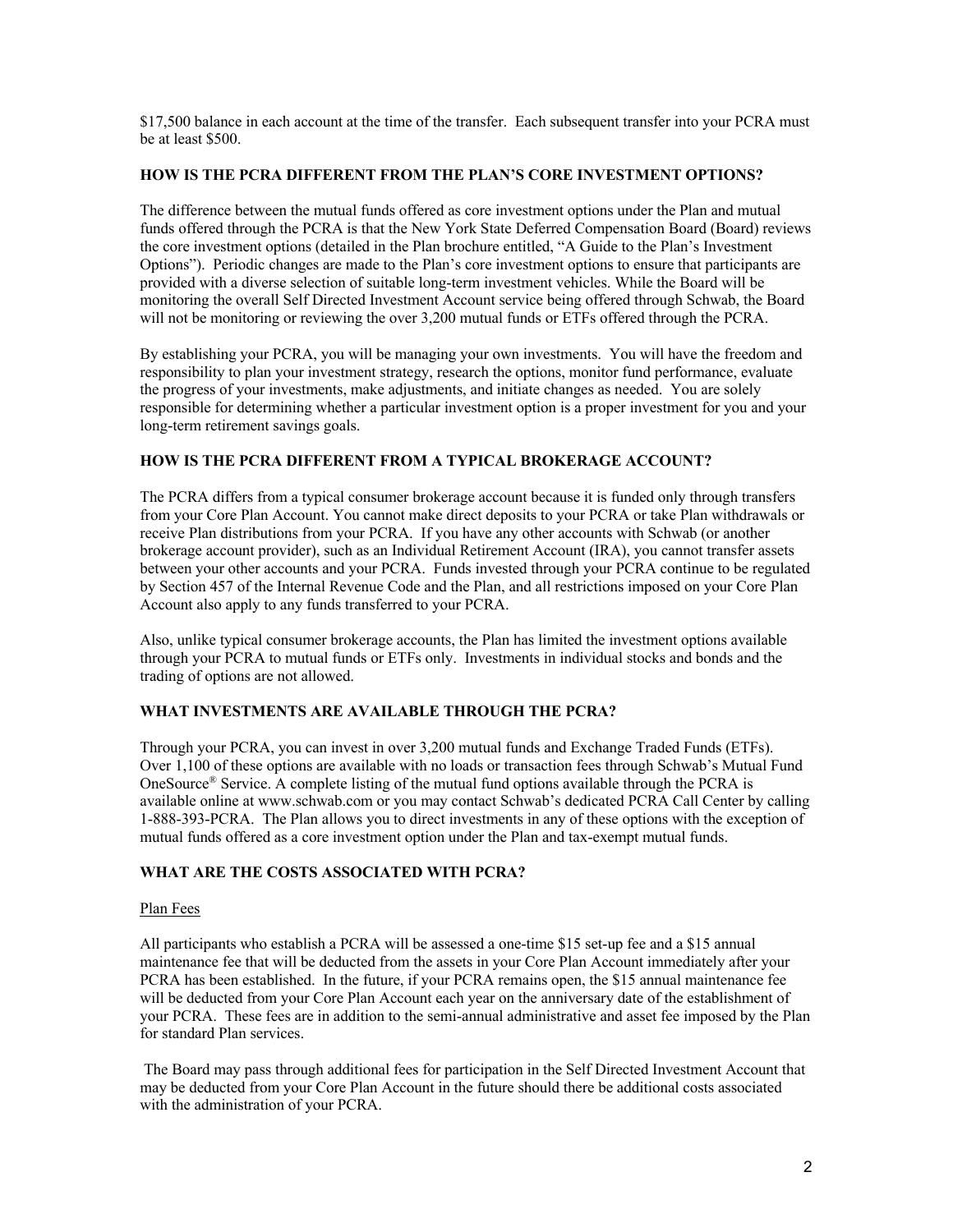#### Schwab Fees

 There may be transaction costs associated with your investment in certain mutual funds and ETFs available through your PCRA. Detailed costs of the mutual funds and ETFs offered through the PCRA are available online at<www.schwab.com> or you may contact Schwab's dedicated PCRA Call Center by calling 1-888- 393-PCRA. The over 1,100 mutual funds that are included in the Mutual Fund OneSource® Service are available for investment with no transaction fees. However, Schwab will charge \$49.95 for each redemption of mutual fund shares that were bought without transaction fees if such shares are sold ninety days or less from the date purchased. Schwab also reserves the right to assess its standard transaction fees certain mutual funds become excessive. in the future to mutual funds included in the Mutual Fund OneSource® Service should short-term trading in

# **Transaction Fees for Electronic Trades (<www.schwab.com>, TeleBroker, or Schwab by Phone):**

| Mutual Funds |                                                                         |
|--------------|-------------------------------------------------------------------------|
| \$0.00       | No Transaction Fee (NTF) Mutual Funds                                   |
| \$50.00      | Purchase of Transaction Fee Mutual Funds                                |
| \$0.00       | Sale of Transaction Fee Mutual Fund (see short term trading fees above) |

ETFs (Purchased like stock with commission)

| \$0.00 | Per Transaction, up to 999,999 shares (Subject to change) |
|--------|-----------------------------------------------------------|
| \$0.00 | Per Transaction if ETF is Schwab sponsored                |

**Note:** Schwab will charge an additional \$25.00 for any transaction that is broker assisted.

 Schwab can offer No Transaction Fee (NTF) funds without fees because Schwab receives payment from rendered in connection with the Mutual Fund OneSource® Service. This payment is based on the net asset value of certain shares held in Schwab customers' brokerage accounts. Schwab reserves the right to change the mutual funds that are available without transaction fees and included in the Mutual Fund OneSource® Service. Some mutual funds, not included in the Mutual Fund OneSource® may have sales charges and/or redemption fees. Please read the prospectus for details. the registered investment company and/or its affiliate offering a particular mutual fund for services

# **ARE THERE ANY RESTRICTIONS ASSOCIATED WITH THE PCRA?**

 There are a few restrictions that are imposed by either Schwab or the Plan with regard to the PCRA. These restrictions are as follows:

- 1. Before you can begin buying mutual funds and ETFs through your PCRA, all transfers from the Core Plan Account must first be deposited into the Schwab Money Market Fund. Schwab will not accept orders for trades until funds are deposited into the Schwab Money Market  $Fund<sup>1</sup>$
- 2. Mutual funds offered as a core investment option under the Plan tax-exempt mutual funds and have been removed from the investment options available to Plan participants and cannot be purchased through your PCRA
- 3. To establish your PCRA, you must have a minimum balance of \$10,000 in your Core Plan Account. A \$2,500 minimum initial transfer to PCRA is required to establish your PCRA
- 4. Subsequent transfers from your Plan account will be permitted to the extent that the aggregate balance of your Core Plan Account equals or exceeds the balance in your PCRA at the time of the requested transfer. For example, if the balance of your Core Plan Account is \$20,000 and

<sup>&</sup>lt;sup>1</sup> Prospectuses containing more complete information including management fees, charges and expenses are available not insured or guaranteed by the Federal Deposit Insurance Corporation or any other government agency. Although the Money Market Fund seeks to preserve the value of your investment at \$1.00 per share, it is possible to lose money by from Schwab. Please read the prospectus carefully before investing. An investment in the Schwab Money Market Fund is investing in the Money Market Fund.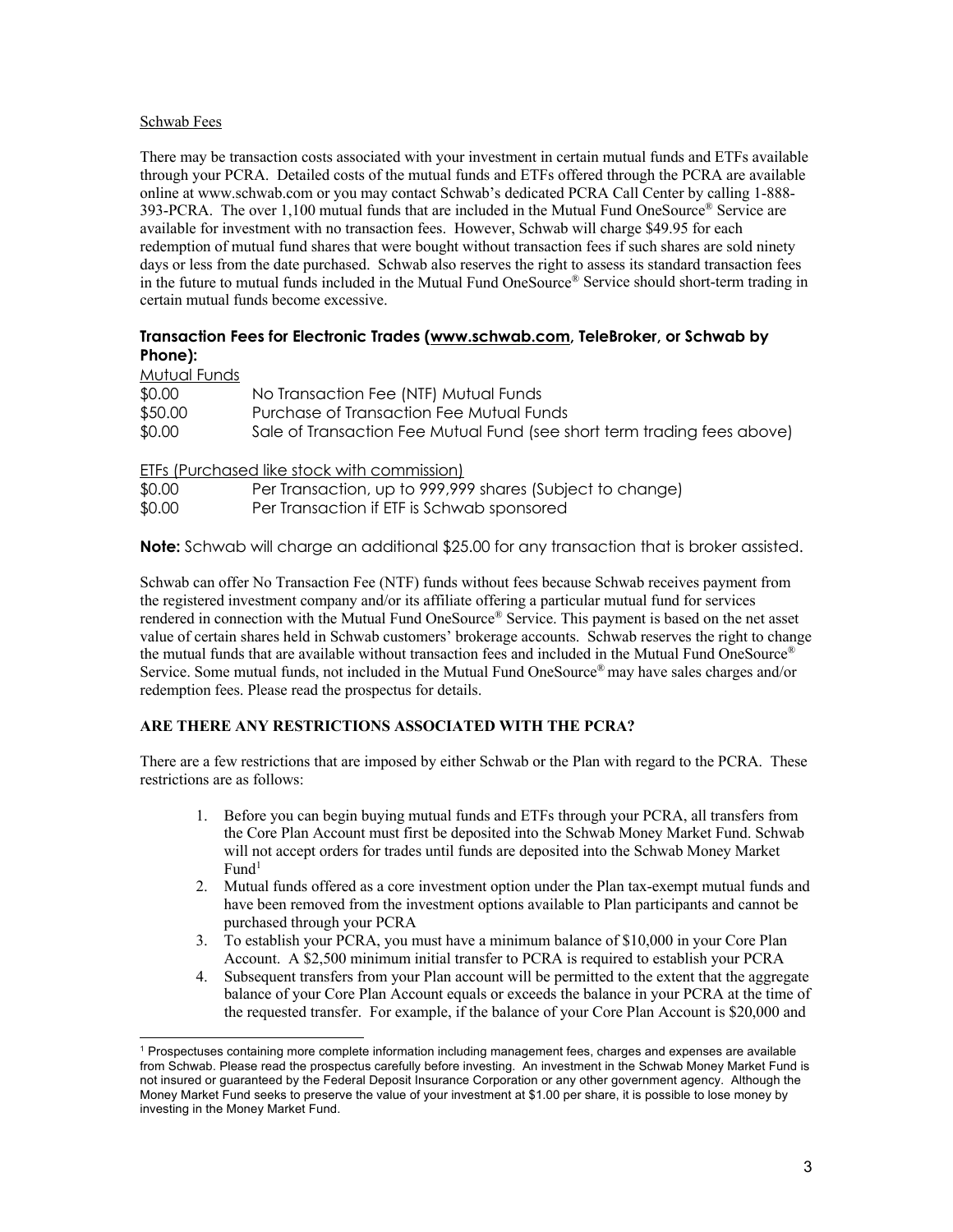\$17,500 balance in each account at the time of the transfer the balance of your PCRA is \$15,000, you may transfer up to \$2,500 to PCRA, leaving a

5. Each subsequent transfer from your Core Plan Account to your PCRA must be at least \$500

# **WHAT INFORMATION IS AVAILABLE TO HELP ME LEARN ABOUT AND SELECT DIFFERENT INVESTMENTS?**

 Schwab can provide you with information and resources to assist you in making informed decisions about Schwab's dedicated PCRA Call Center by calling 1-888-393-PCRA or visit Schwab online at [www.schwab.com.](www.schwab.com) These resources are available to help you allocate your assets among broad investment categories. This customized analysis will be based on your specific time horizon and tolerance for risk. You may also take advantage of the counseling and educational services provided through Schwab's nationwide network of over 340 retail Investor Centers, including one-on-one counseling about asset allocation, investment seminars, and more. For the location of the Investor Center most convenient to you, please call the PCRA Call Center or visit Schwab's website. investing and reaching your financial goals for retirement. Once you open your PCRA, you may contact

# **HOW DO I PLACE TRADES THROUGH THE PCRA?**

 You may place trade orders (buy/sell mutual funds and ETFs) through your PCRA by the same channels that are available to any Schwab retail brokerage customer. You may access your PCRA at Schwab and place trade orders whenever it is convenient for you - day or night<sup>2</sup> by the following methods:

- On Schwab's Web site at <www.schwab.com>
- Via touch-tone phone with Schwab's automated TeleBroker® service at 1-800-272-4922
- • By calling the dedicated PCRA Call Center staffed by registered representatives of Schwab at 1-888-393-PCRA
- • By meeting with a Schwab Investment Specialist at more than 340 Schwab offices located nationwide

 However, before you can begin placing trade orders through your PCRA, you must first fund your PCRA by transferring funds from your Core Plan Account to your PCRA. Transfers from the Core Plan Account will automatically be deposited into the Schwab Money Market Fund. Once the transfer is complete and the funds are deposited into the Money Market Fund, you may place an order with Schwab to trade into any other mutual fund or ETF option available through your PCRA, other than mutual funds offered as a core investment option under the Plan and tax-exempt mutual funds. When you transfer funds back into your Core Plan Account, you will need to sell sufficient shares of the mutual fund(s) held through your PCRA to fund the transfer. These assets will automatically be reinvested in the Schwab Money Market Fund where they will be available to transfer to your Core Plan Account.

#### **ARE PLAN WITHDRAWALS OR DISTRIBUTIONS AVAILABLE FROM THE PCRA?**

 All withdrawals and distributions from the Plan, including amounts invested through your PCRA, are subject to the requirements of Section 457 of the Internal Revenue Code and the Plan. Withdrawals and distributions can only be processed by the Plan and must be made from the Core Plan Account. PCRA balances cannot be directly accessed for withdrawals or distributions.

 Once you begin a distribution from the Plan, you will be required to maintain a minimum balance in your Core Plan Account that is sufficient to cover the total of one year's periodic payments. For example, if you are receiving a periodic payment of \$1,000 per month, you will be required to maintain a balance in your periodic payments, you will be notified by the Plan to transfer assets back into your Core Plan Account. If you fail to take this action, the Plan will automatically liquidate assets from your PCRA to transfer back Core Plan Account of \$12,000. If sufficient assets are not available in your Core Plan Account to cover the into your Core Plan Account.

 *<sup>2</sup>* Access to Electronic Services may be limited or unavailable during periods of peak demand, market volatility, systems upgrading, maintenance, or other reasons.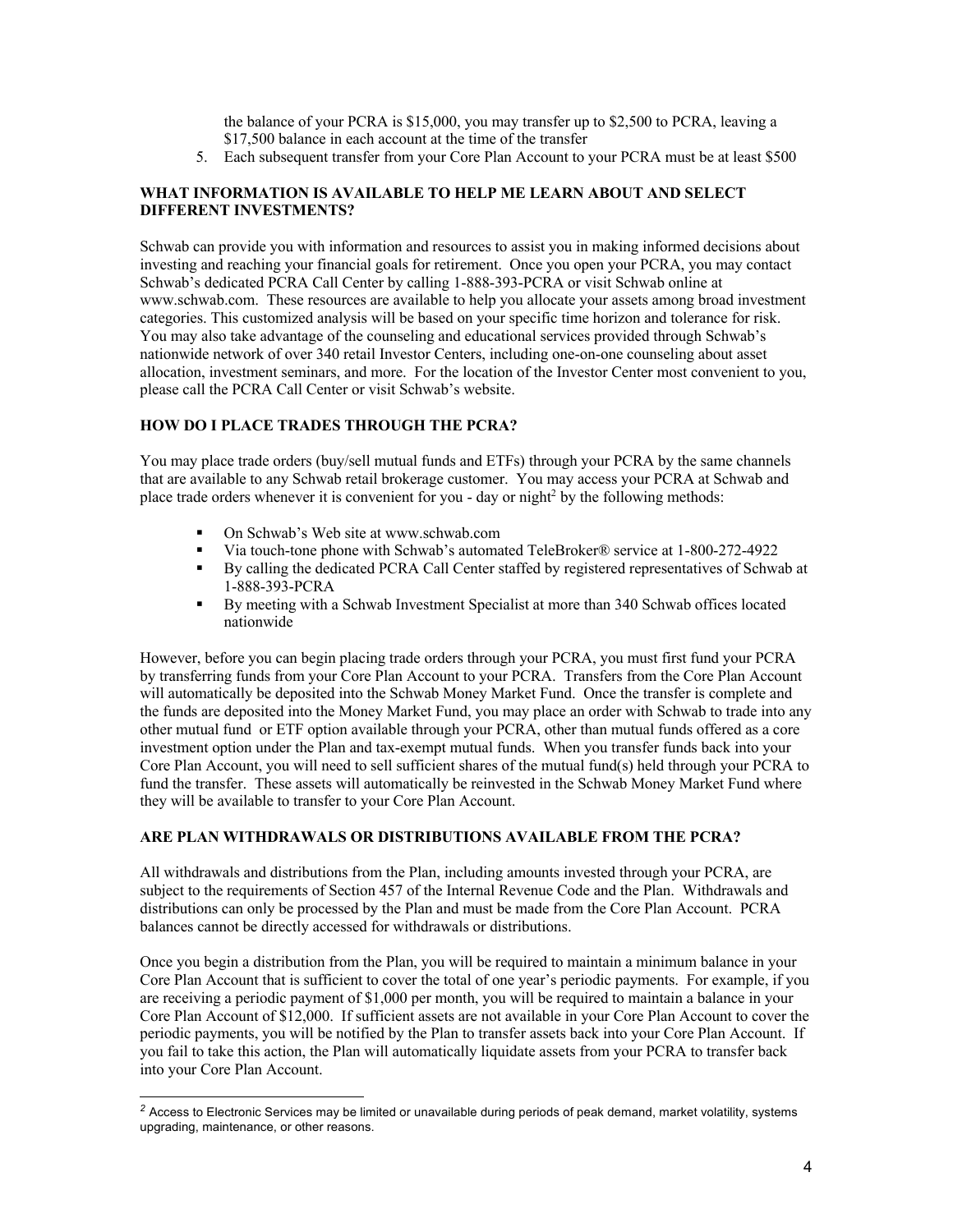#### **Ask yourself the following questions to see if you should invest a portion of your Plan account assets through the PCRA.**

 1. **Am I looking for investment choices that are not offered under the Plan to provide additional diversification for my Plan account?** 

 With a PCRA, you have over 3,200 additional mutual fund options and Exchange Traded Fund options to help you enhance your existing personalized retirement portfolio beyond the core investment options available under the Plan.

#### 2. **Do I have the time, investment know-how and the interest in researching a large listing of investment options to determine which ones are appropriate for my long-term investing needs?**

 While it can take some time to review the Plan's core investment options to determine which ones are best for you, reviewing thirty-four choices takes less time than reviewing over 3,200 choices. With so many options available through PCRA, making well-informed investment decisions will take considerable time and investment knowledge. You will need to carefully research the mutual fund options and ETFs to identify and choose what will best fit your investment strategy. As a result of an increased investment portfolio, you will also need to spend more time closely monitoring investment performance to ensure that you are meeting your long-term investment objectives.

 By establishing your PCRA, you will have access to a variety of educational resources offered by Schwab to assist you in your investment decisions. To most effectively utilize these resources, however, you should have a sound familiarity with investments, a developed personal interest in keeping up with the market and its trends, and the ability to stay focused on your long-term investment and retirement goals.

 Schwab imposes transaction fees on certain mutual funds available through the PCRA and some options have loads or 12b-1 fees. Exchange Traded Funds will have a commission. Please refer to Schwab's Web site at <www.schwab.com>or you may contact Schwab's dedicated PCRA Call Center by calling 1-888-393-PCRA for details regarding transaction fees.

#### **3. Am I comfortable with risk?**

 Although the Plan's core investment options cover the spectrum of risk categories from conservative to aggressive growth, some mutual funds and ETFs available through the PCRA are inherently more volatile, such as sector funds. The Board has chosen not to offer these type of funds in the Plan's core investment options because of the high level of risk and the possibility that the potential for investment loss will not be completely understood by participants.

 Your level of investment expertise and the amount of research that you are willing to undertake will help you develop and manage a strategy that best meets your risk profile, whether it be high, moderate, or low risk. When investing through the PCRA it is your responsibility to choose the investment vehicles that best meet your objectives and your risk tolerance. The risks of investing in particular mutual funds and ETFs are described in the fund prospectus that you should read before investing.

#### **4. Can I stay invested for the long-term?**

 PCRA, like any retirement plan investment, is a long-term commitment that can allow you to build a nest egg for the future. The PCRA may not be appropriate if you are planning on beginning a distribution from the Plan in the near future.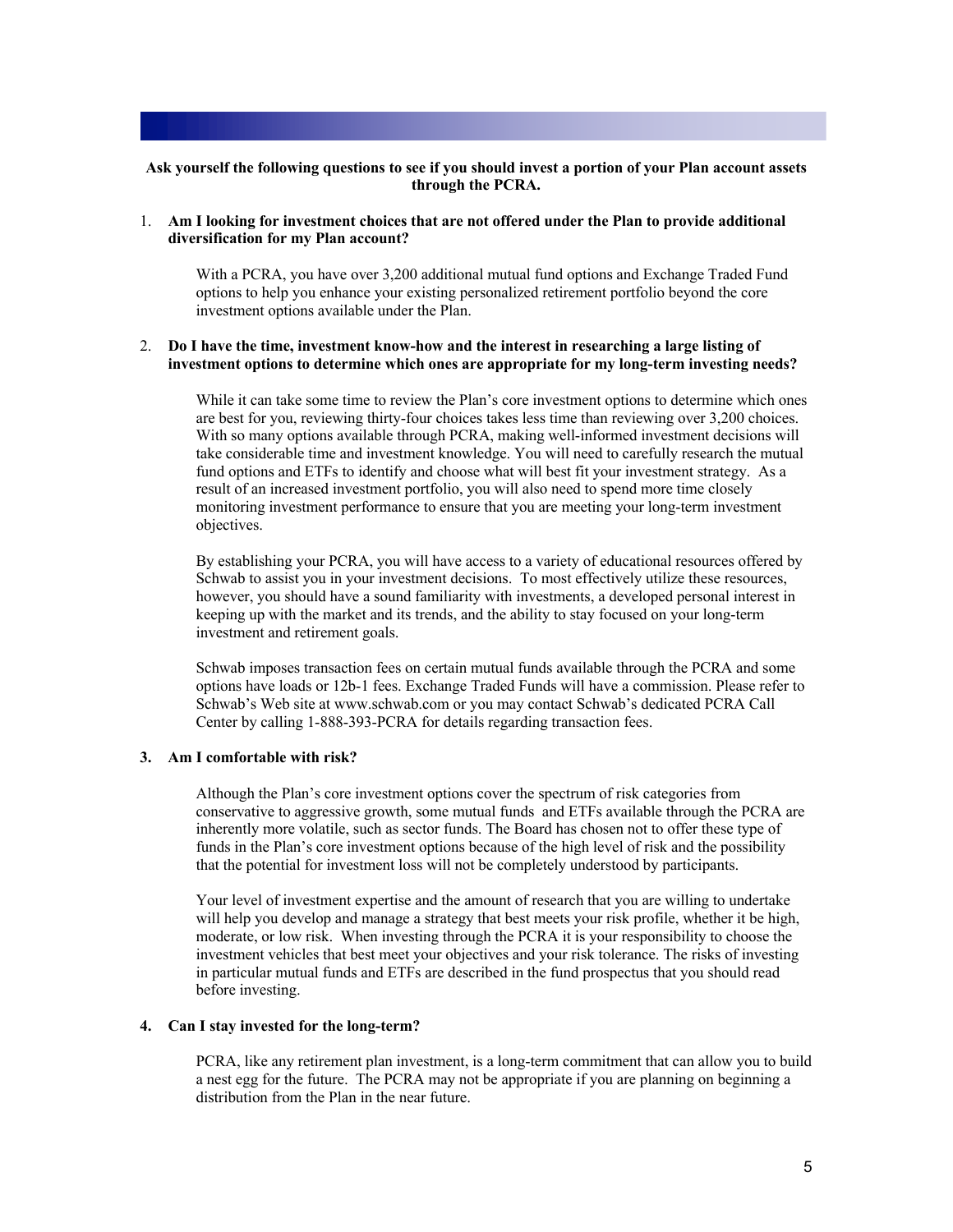#### **CHOOSING PCRA**

 If you answered "yes" to these four questions, then the PCRA may be right for you. With access to Schwab's numerous products and services to help you make investment decisions, the PCRA makes sense for the investment-savvy individual who:

- Is looking for flexibility from a greatly expanded array of investment choices
- • Enjoys taking a greater role in selecting and monitoring investments to create a more diversified and personalized retirement plan portfolio
- Is comfortable with risk within a long-term strategy

#### **HOW TO OPEN YOUR PCRA**

It's easy to open your PCRA. Here's how.

 1. Complete and sign the Self Directed Investment Account Application (Self Directed Investment Account Participation Agreement - Memorandum of Understanding) form and the Schwab PCRA Limited Power of Attorney form (LPOA).

 The LPOA form opens your PCRA and gives you the authority to trade among the mutual funds and ETFs offered through your PCRA, except mutual funds offered as a core investment option under the Plan and tax-exempt mutual funds. The Self Directed Investment Account Application form (Self Directed Investment Account Participation Agreement - Memorandum of Understanding) also must be read and signed to ensure that you are aware of and understand the additional restrictions that will be imposed on your PCRA by the Plan. Both forms are found in this enrollment package.

2. Send the signed forms in the enclosed return envelope to:

 New York State Deferred Compensation Plan Administrative Service Agency PO Box 182797 Columbus, OH 43218-2797

 Please allow ten days for normal mail delivery and processing time. As soon as your PCRA is set up, Schwab will send you a PCRA Welcome Kit containing:

- Your PCRA account number
- An outline of Schwab's services and capabilities
- **•** Information on how to place trade orders and choose investments
- • Detailed guides for placing orders online at <www.schwab.com>or through the automated phone service using TeleBroker®
- • A sample brokerage statement which illustrates your PCRA opening and closing balance, trade activity, and investment gains/losses for the previous quarter

#### **HOW TO FUND YOUR PCRA**

 Before you are able to place trades through your PCRA, you will need to fund your PCRA with assets from your Core Plan Account. Transfers into your PCRA must be initiated through the Plan either by calling the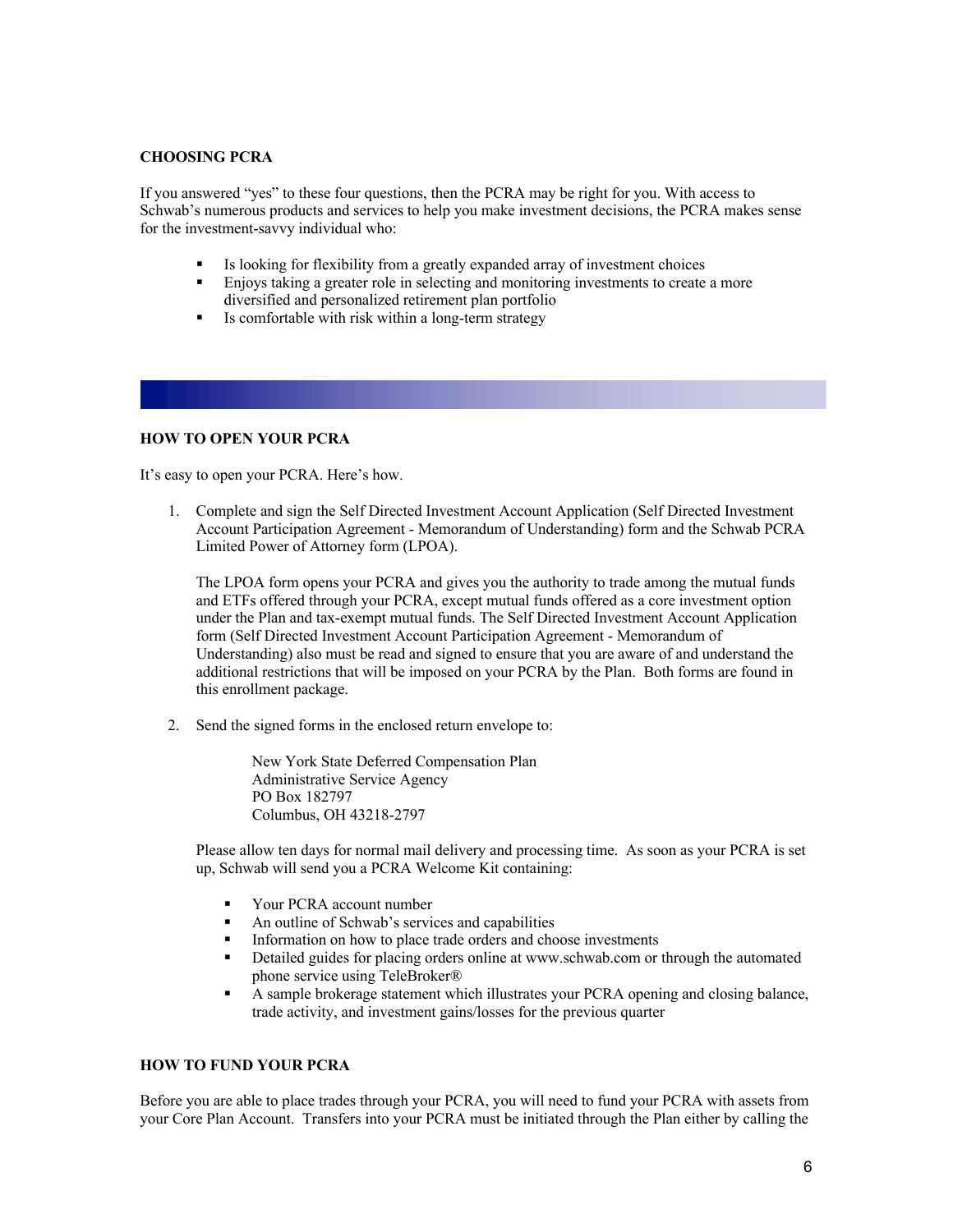HELPLINE at 1-800-422-8463 or the Plan's VRU at 1-800-422-8463 or by visiting the Plan's website at <www.nysdcp.com>. If you initiate your transfer by 4:00 pm Eastern Time on normal business days, the transaction will be processed at that day's closing share price. If initiated after 4:00 p.m. Eastern Time or on non-business days, the transfer will be effective as of the next business day's closing share price. Your for the business day following the business day on which the initial transfer was completed. This will result in your assets being "out of the market," or not invested, for two business days. transferred assets will be deposited directly into the Schwab Money Market Fund at the closing share price

 Transfers between your Core Plan Account and your PCRA and vice-versa require two steps, both of which you must initiate separately.

 **Step 1.** Transfer your funds from your Core Plan Account to your PCRA and these funds will be automatically invested in the Schwab Money Market Fund.

 **Step 2.** Direct a trade (using the funds in the Schwab Money Market Fund) to purchase an investment through your PCRA.

 Conversely, when you need to move money back to your Core Plan Account, you first must transfer funds into the Schwab Money Market Fund. Transactions from your PCRA will result in your investments being "out of the market" for two business days.

 The following tables illustrate when each step becomes effective if you request a transfer from your Core Plan Account to your PCRA or vice versa *by 4:00 pm Eastern Time* on normal business days.

| <b>TRANSFERS FROM THE CORE PLAN ACCOUNT TO THE PCRA</b>                                                                                                    |                                                                                                                                                                             |  |  |
|------------------------------------------------------------------------------------------------------------------------------------------------------------|-----------------------------------------------------------------------------------------------------------------------------------------------------------------------------|--|--|
| <b>Transaction</b>                                                                                                                                         | <b>Effective</b>                                                                                                                                                            |  |  |
| Day 1 - Contact the Plan to direct a transfer<br>from your current investment option(s) within<br>the Core Plan Account to your PCRA                       | Day 1 – Funds are liquidated from the<br>selected investment option(s) within<br>your Core Plan Account at Day 1's<br>closing share price and transferred to<br>Schwab      |  |  |
| Day 2 - Transfer is received and deposited<br>into your PCRA and automatically invested in<br>the Schwab Money Market Fund                                 | Day 2 - Schwab credits your PCRA<br>account as of Day 2's closing share<br>price (resulting in the transferred funds<br>being out of the market between Day<br>1 and Day 2) |  |  |
| Day 3 - You may place trades, by contacting<br>Schwab, to invest your PCRA balance held in<br>the Schwab Money Market Fund to other<br>mutual fund options | Investments made at Day 3's closing<br>price                                                                                                                                |  |  |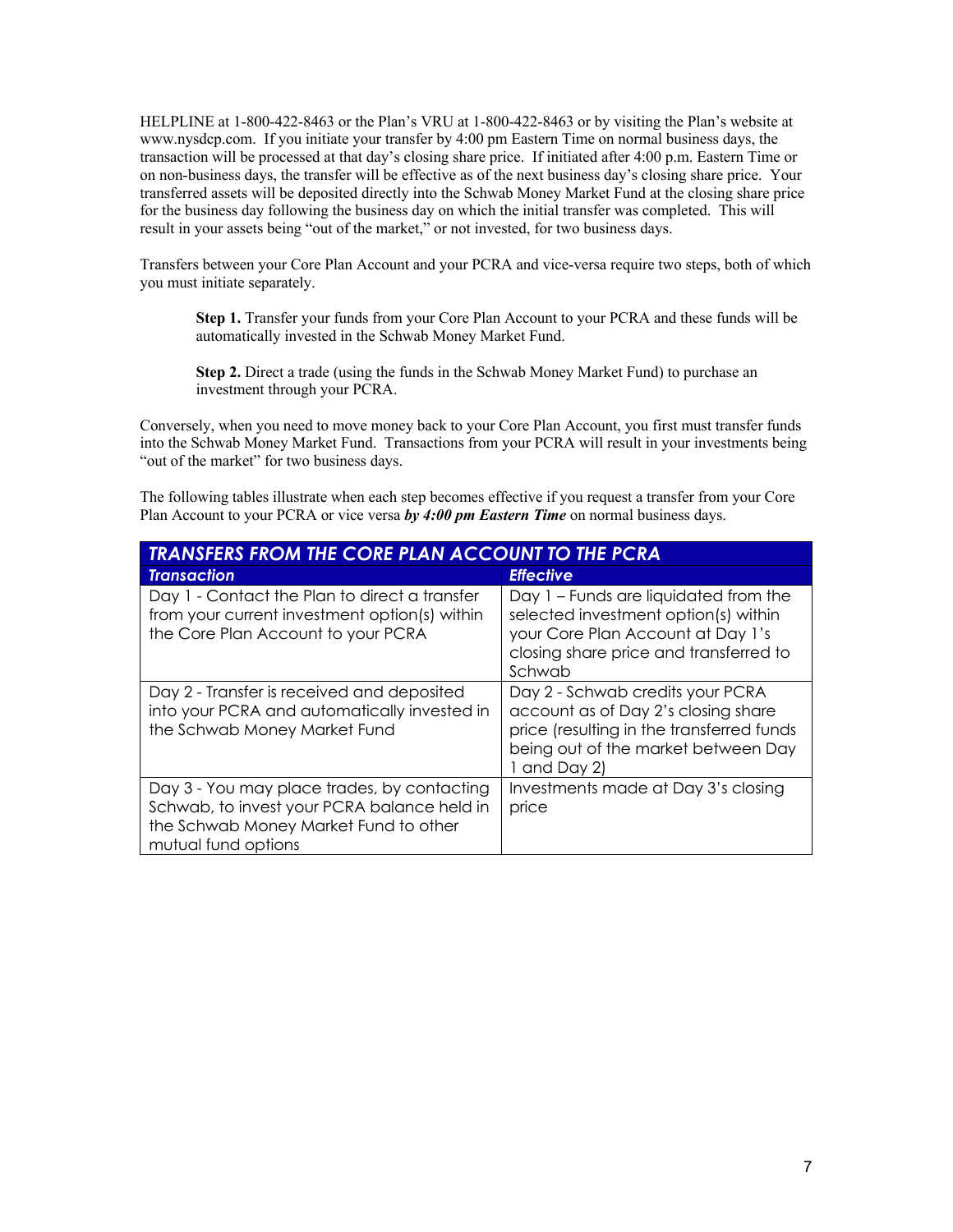| <b>TRANSFERS FROM THE PCRA BACK TO THE CORE PLAN ACCOUNT</b> |                                          |  |  |
|--------------------------------------------------------------|------------------------------------------|--|--|
| <b>Transaction</b>                                           | <b>Effective</b>                         |  |  |
| Day 1 - Contact Schwab to have funds                         | Day 1 - Funds are liquidated from the    |  |  |
| transferred from your investment option(s)                   | PCRA investment option(s) per            |  |  |
| within your PCRA to the Schwab Money                         | instructions and transferred to the      |  |  |
| Market Fund                                                  | Schwab Money Market Fund                 |  |  |
| Day 1 - Contact the Plan to request that                     | Day 1 - Information transmitted to       |  |  |
| funds be transferred back into your Core Plan                | Schwab to liquidate assets in the        |  |  |
| Account                                                      | Schwab Money Market Fund per             |  |  |
|                                                              | instructions                             |  |  |
| Day 2 - Assets in the Schwab Money Market                    | Day 2 - Schwab liquidates the Money      |  |  |
| Fund are liquidated to fund the transfer to                  | Market Fund at Day 2's closing share     |  |  |
| the Core Plan Account (balance in the                        | price (resulting in balance being out of |  |  |
| Money Market Fund must be sufficient to                      | the market between Day 1 and Day 2)      |  |  |
| fund transfer)                                               |                                          |  |  |
| Day 3 - The Plan receives assets and invests in              | Day 3 - Investments made at Day 3's      |  |  |
| the investment option(s) within the Core Plan                | closing share price (resulting in        |  |  |
| Account per instructions                                     | balance being out of the market          |  |  |
|                                                              | between Day 2 and Day 3)                 |  |  |

#### **WHAT INVESTMENTS ARE AVAILABLE THROUGH YOUR PCRA?**

 You may choose from over 3,200 mutual funds and Exchange Traded Funds, including 1,100 funds with no loads or transaction fees through the Schwab Mutual Fund OneSource® Service. Mutual funds offered as a core investment option under the Plan and tax-exempt mutual funds are not available in your PCRA.

#### **HOW TO DECIDE WHAT INVESTMENTS TO CHOOSE**

 In the PCRA Welcome Kit that will be sent to you after your PCRA is opened, you will receive information on a variety of resources available to help you make investment decisions.

For example, you will find information on:

- **Asset Allocation Assistance**  You may contact the PCRA Call Center at 1-888-393-PCRA (7272) or visit Schwab categories. This customized analysis is based on your time horizon and tolerance for risk. online at www.schwab.com for help allocating your assets between broad investment
- Making Investment Decisions Schwab also offers a wide variety of aids to help you select investments within each investment category including:

 **The Mutual Fund Select List®**, 3 prepared in association with Morningstar, Inc., is an easy- to-read, quarterly recap that helps pinpoint historically high-performing mutual funds available through Schwab. Of course, past performance is not a guarantee of future results.

 $^3$  Prospectuses containing more complete information including management fees, charges and expenses are available not insured or guaranteed by the Federal Deposit Insurance Corporation or any other government agency. Although the Money Market Fund seeks to preserve the value of your investment at \$1.00 per share, it is possible to lose money by from Schwab. Please read the prospectus carefully before investing. An investment in the Schwab Money Market Fund is investing in the Money Market Fund.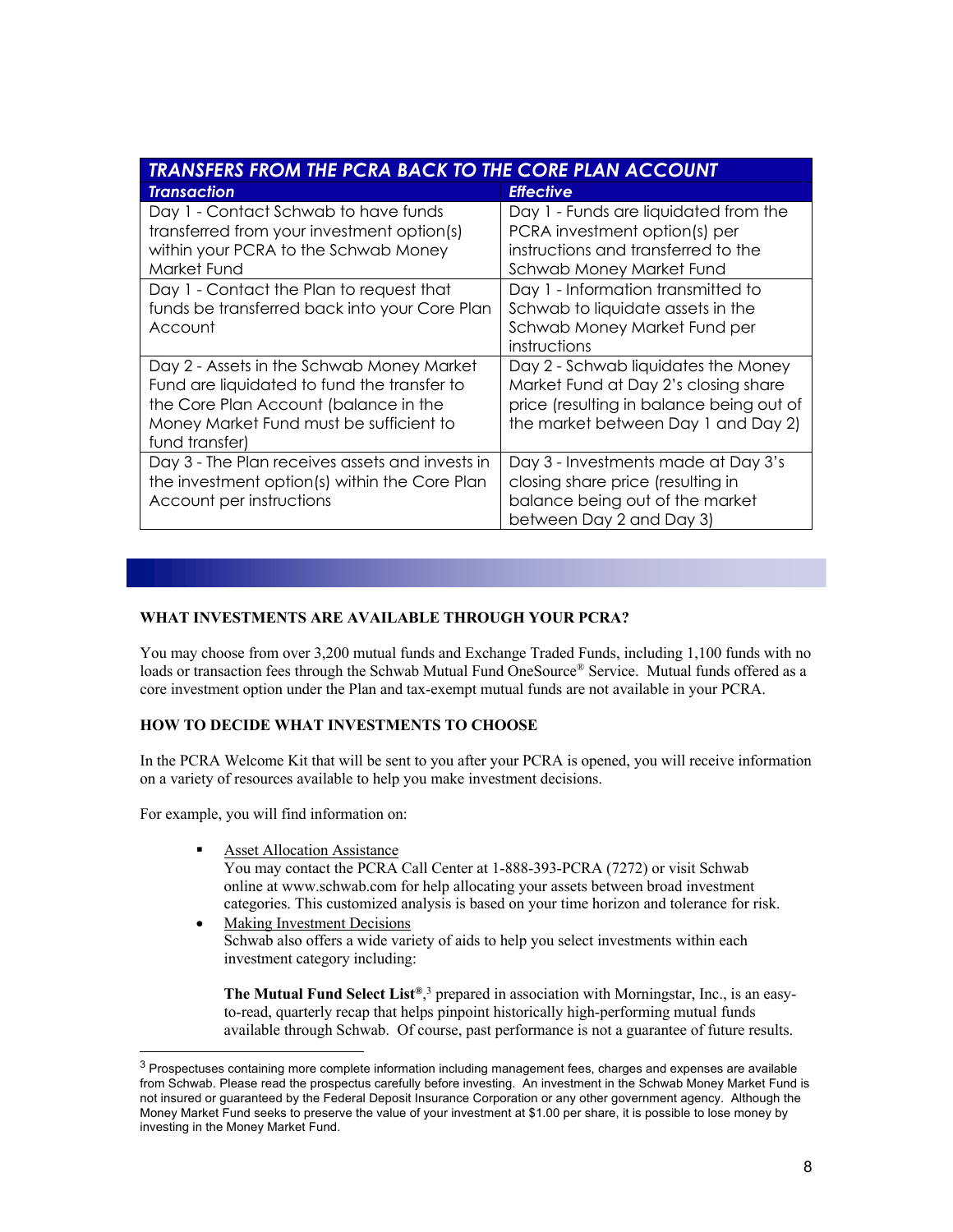**Mutual Fund OneSource® Online** allows you to view, compare, and match funds to your investing criteria.

 *For prospectuses containing complete information including management fees, charges, and expenses, please call Schwab at 1-800-435-4000. Please read the prospectuses carefully before you invest.* 

 **Research on Request™** provides objective research on more than 14,000 publicly traded companies. (Please note that, although you are not able to trade in individual securities beneficial to you for any other trading you may do with assets invested outside of the Plan). through your PCRA, this research ability is still available through Schwab and may be

#### **ABOUT TRADING THROUGH YOUR PCRA**

 Once your PCRA is initially funded, you can place trade orders (buy/sell) for any of the mutual funds and ETFs available through your PCRA at any time. Please be aware that your PCRA is considered a "cash up- front" account. This means that for buy orders, you must have sufficient cash in your PCRA to complete the trade at the time that you place the order. Transfers from the Core Plan Account must be completed and deposited into the Schwab Money Market Fund before buy orders can be placed for investment in the other mutual fund options available through your PCRA. For sell orders, you must have a sufficient number of shares of the mutual fund(s) or that you wish to sell in your PCRA to complete the trade at the time that you place the order. Schwab then places the sale and automatically invests your proceeds in the Schwab Money Market Fund. The funds are held in the Money Market Fund until you make another investment or transfer the funds back to your Core Plan Account.

Additionally:

• The purchase of certain mutual funds available through PCRA may be subject to initial and subsequent investment minimums. For example, many mutual funds have initial investment minimums of \$1,000. Further information about the requirements of any mutual fund that you decide to invest in, is available online at<www.schwab.com> or you may contact the Schwab PCRA Call Center at 1-888-393-PCRA (7272).

# **HOW TO TRADE THROUGH YOUR PCRA**

You can place trades through your PCRA by the following methods:

- Go online at <www.schwab.com>
- Access Schwab's automated touch-tone telephone service, TeleBroker®, at 1-800-272-4922, anytime, day or night,  $7$  days a week $4$
- Call the PCRA Call Center anytime, day or night, 7 days a week at 1-888-393-PCRA (7272)<sup>5</sup> and place a trade with a registered Schwab representative
- • Visit one of Schwab's more than 340 branches nationwide and work with a local investment professional

 Choose the self-directed method with which you are the most comfortable. More details about these methods will be found in the Welcome Kit mailed to you by Schwab after you open your PCRA.

 through Schwab's Mutual Fund OneSource® Service (and certain other mutual funds) with no transaction fee and held for 90 days or less. If you pay a transaction fee to purchase a mutual fund, you will pay a transaction fee when you sell it as well. Schwab reserves the right to change the funds we make available without transaction fees and to reinstate fees on any funds. Schwab receives remuneration from participating fund companies. Please visit Schwab online at <www.schwab.com> or you may contact Schwab's dedicated PCRA Call Center by calling 1-888-393-PCRA for more details regarding these and other transaction fees assessed by Schwab. <sup>4</sup> Schwab's short-term transaction fee will be charged on redemptions of mutual funds (except SchwabFunds®) bought

 $^5$  Access to Electronic Services may be limited or unavailable during periods of peak demand, market volatility, systems upgrading, maintenance, or other reasons.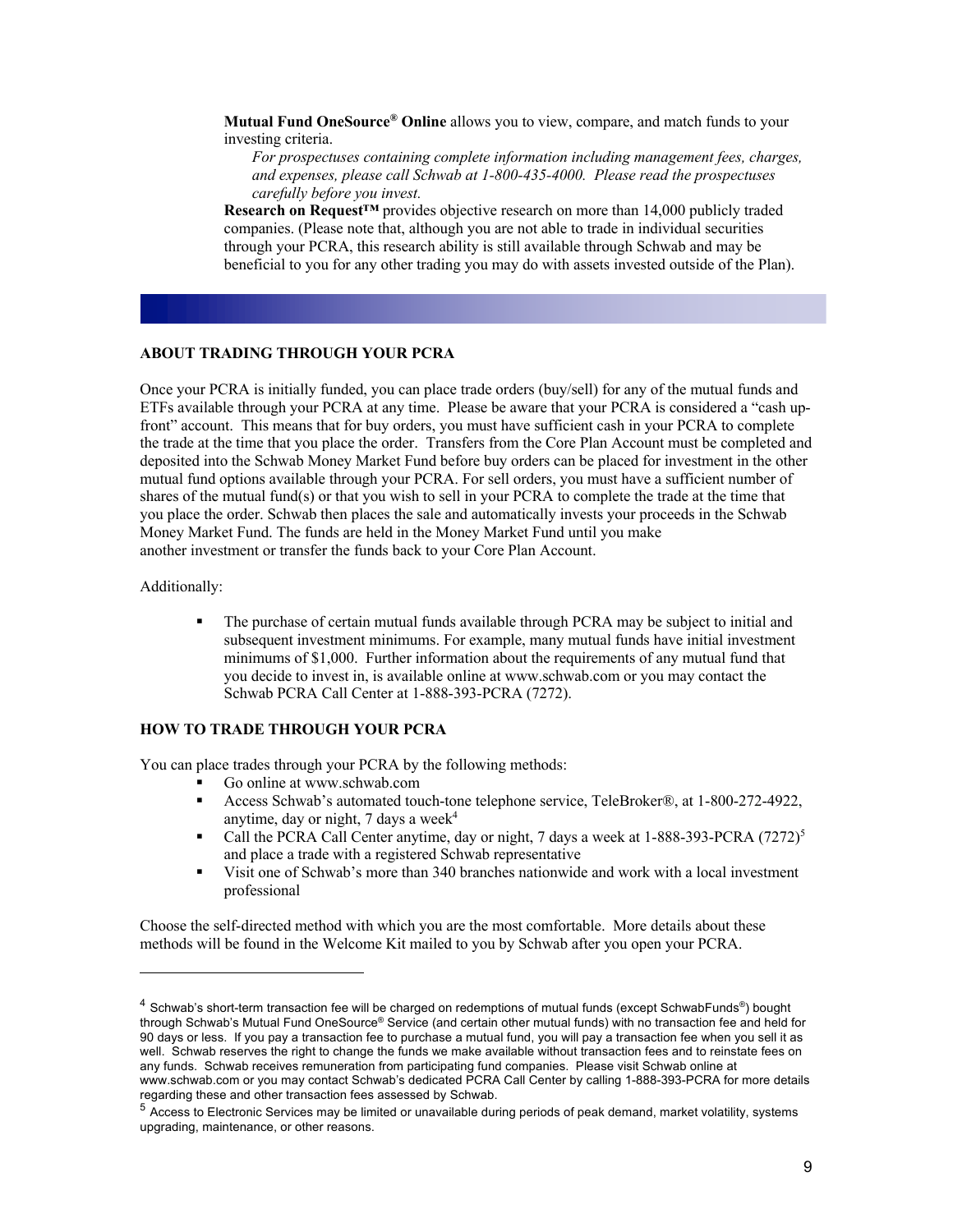### **HOW TO TRACK YOUR PCRA INVESTMENT PERFORMANCE**

You will have access to with easy-to-understand tools to help you monitor your investments.

From Schwab, you will receive:

- Quarterly PCRA statements detailing your PCRA activity and performance. Monthly statements also are sent whenever you execute a transaction during that time
- **•** Trade confirmations that will be mailed whenever you make a trade in your PCRA
- Online access to the last three months of activity in your PCRA at<www.schwab.com>
- • Telephone access through PCRA Call Center at 1-888-393-PCRA (7272) for detailed information on investments in your PCRA

From the Plan, you will receive:

- Written confirmation of transfers between your Core Plan Account and your PCRA
- • Quarterly Plan statements reflecting your total Core Plan Account balance, including the aggregate balance of your total investments through your PCRA

# **WITHDRAWALS AND DISTRIBUTIONS CAN ONLY BE MADE FROM YOUR CORE PLAN ACCOUNT**

 All withdrawals and distributions from your Core Plan Account, including the amounts invested through your PCRA, are subject to the requirements of Section 457 of the Internal Revenue Code and the Plan. Withdrawals and distributions can only be processed by the Plan and must be made from the Core Plan Account. PCRA balances cannot be directly accessed for withdrawals or distributions and cannot be transferred to any other brokerage account.

 Once you begin receiving a distribution from the Plan, you will be required to maintain a minimum balance example, if you are receiving a periodic payment of \$1,000 per month, you will be required to maintain a balance in your Core Plan Account of \$12,000. If sufficient assets are not available in your Core Plan Account to cover the periodic payment, you will be notified by the Plan to transfer assets from your PCRA back into the Core Plan Account. in your Core Plan Account that will be sufficient to cover the total of one year's periodic payments. For

back into the Core Plan Account.<br>If you fail to take this action, the Plan will automatically liquidate assets from your PCRA and transfer those assets back to your Core Plan Account.

If automatic liquidations from your PCRA account are made, they will be processed as follows:

- Assets will be liquidated first from the Schwab Money Market Fund, then from other Mutual Funds OneSource® Service money market funds, redeeming first from those funds with the highest balance
- Assets will be liquidated next from the Mutual Fund OneSource® Service options that have been held for more than 90 days, redeeming shares first from those fund(s) with the highest balance
- Assets will be liquidated then from the Mutual Fund OneSource® Service options that have been held for less than 90 days, redeeming shares first from those fund(s) with the highest balance, and finally
- Assets will be liquidated then from the balance in any other mutual fund(s) according to the highest balance.
- Assets will be liquidated then from the balance in any Exchange Traded Funds.